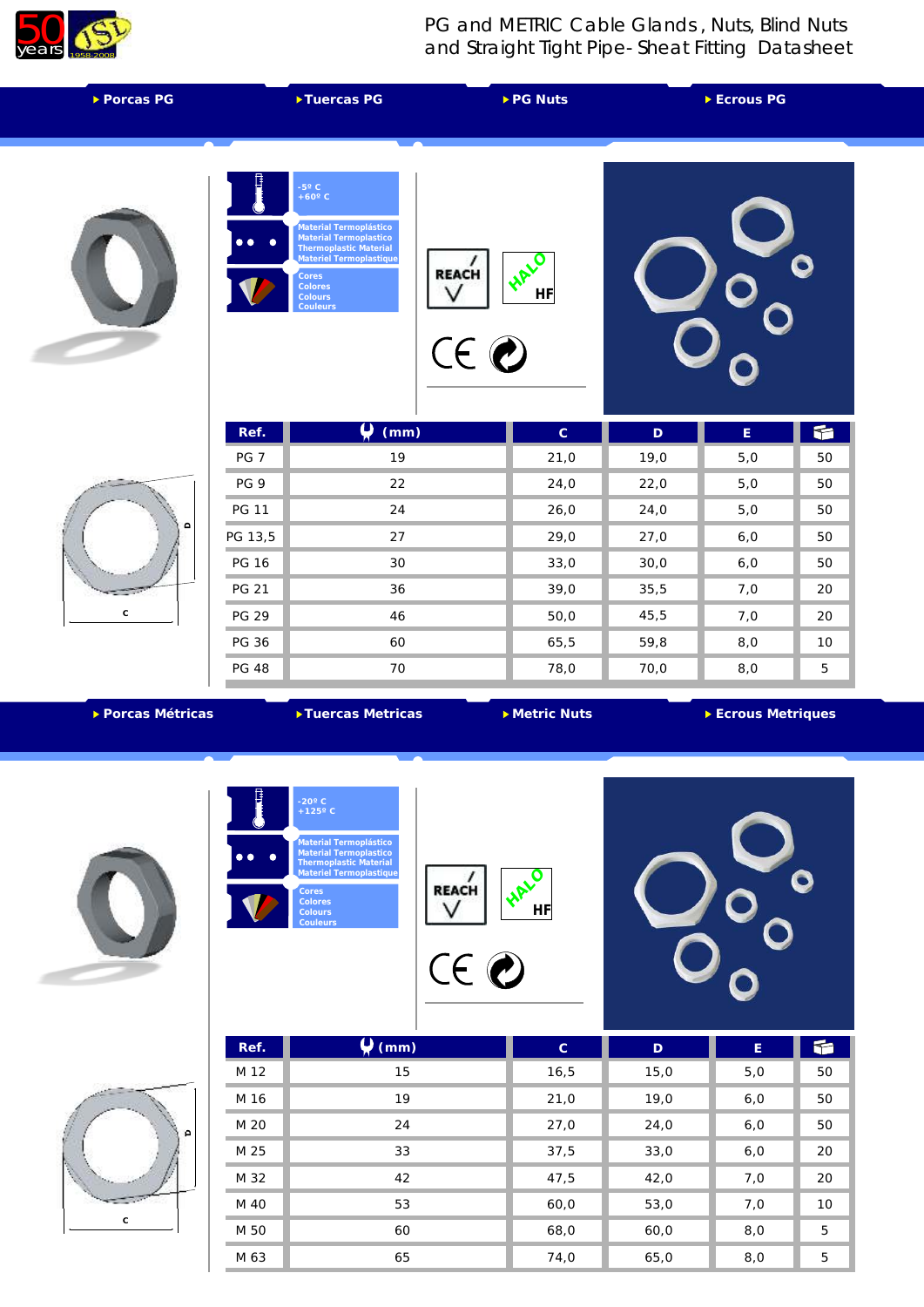

PG and METRIC Cable Glands , Nuts, Blind Nuts and Straight Tight Pipe- Sheat Fitting Datasheet

| ▶ Bucins PG       |                 | ▶ Prensaestopas PG                                                                                                                                                                                                                         |                |           |              |                         | ▶ PG Cable Glands       |     |    |                |           | ▶ Presse-etoupes PG |  |
|-------------------|-----------------|--------------------------------------------------------------------------------------------------------------------------------------------------------------------------------------------------------------------------------------------|----------------|-----------|--------------|-------------------------|-------------------------|-----|----|----------------|-----------|---------------------|--|
| ා<br>I<br>PG<br>F |                 | $-5^{\circ}$ C<br>$+60^{\circ}$ C<br>Material Termoplástico<br>Material Termoplastico<br><b>Thermoplastic Material</b><br>Materiel Termoplastique<br><b>Cabos</b><br>Cables<br>Cables<br>Câbles<br>Cores<br>Colores<br>Colours<br>Couleurs |                |           | <b>REACH</b> | CE O                    | <b>HAL</b><br><b>HF</b> |     |    |                |           |                     |  |
|                   | Ref.            | Q<br>(mm)                                                                                                                                                                                                                                  | $\overline{A}$ | B         | B.           |                         |                         | G   | P  | ΙK             | Ø Cab.    | f                   |  |
|                   | PG <sub>7</sub> | 13/15                                                                                                                                                                                                                                      | 16,0           | 13,0      | 8,0          | 15,0                    | 8,5                     | 5,0 | 65 | 07             | $3,5 - 6$ | 50                  |  |
| $\bf{m}$          | PG <sub>9</sub> | 16/19                                                                                                                                                                                                                                      | 20,5           | 13,5      | 8,0          | 18,0                    | 8,5                     | 5,5 | 65 | 07             | $4,5 - 7$ | 50                  |  |
| $\lambda$         | <b>PG 11</b>    | 19/22                                                                                                                                                                                                                                      | 24,0           | 14,0      | 8,0          | 21,0                    | 9,5                     | 5,0 | 65 | 07             | $6 - 9$   | 50                  |  |
| PG                | PG 13,5         | 21/24                                                                                                                                                                                                                                      | 26,0           | 15,5      | 9,0          | 24,0                    | 10,5                    | 5,0 | 65 | 07             | $9 - 12$  | 50                  |  |
|                   | <b>PG 16</b>    | 23/27                                                                                                                                                                                                                                      | 29,5           | 16,0      | 9,0          | 25,5                    | $11,5$ 6,5              |     | 65 | 07             | $11 - 14$ | 50                  |  |
|                   | <b>PG 21</b>    | 30/33                                                                                                                                                                                                                                      | 35,5           | 19,0      | 11,0         | $34,5$ 12,5             |                         | 7,0 | 65 | 07             | $14 - 18$ | 20                  |  |
|                   | <b>PG 29</b>    | 40/42                                                                                                                                                                                                                                      | 46,0           | 19,0 11,5 |              | 45,0 14,0               |                         | 8,0 | 65 | 07             | $18 - 25$ | 20                  |  |
|                   | PG 36           | 50/53                                                                                                                                                                                                                                      | 57,0           |           |              | 24,0 12,5 55,0 17,5 8,0 |                         |     | 65 | O <sub>7</sub> | $25 - 32$ | 10                  |  |
|                   | <b>PG 48</b>    | 60/65                                                                                                                                                                                                                                      | 71,0           | 28,0      | 12,5 <br>8.0 | 71,0 22,5 13,0          |                         |     | 65 | 07             | $38 - 44$ | 10                  |  |

**Bucins Métricos Prensaestopas** 



**Metric Cable Glands** 

**Denon Presse-etoupes**<br>Metriques







Î.

Î.

Î.





| Ref. | (mm)      | $\overline{A}$ | B   | C    | D    | ΙP | K  | $\varnothing$ Cab. | f  |
|------|-----------|----------------|-----|------|------|----|----|--------------------|----|
| M 12 | 19/21     | 8,0            | 5,0 | 12,6 | 15,0 | 68 | 09 | $3 - 6,5$          | 50 |
| M 16 | 24/27     | 8,0            | 5,0 | 15,5 | 20,0 | 68 | 09 | $6 - 10$           | 50 |
| M 20 | 33 / 37.5 | 9,0            | 5,0 | 18,0 | 24,0 | 68 | 09 | $8 - 13$           | 50 |
| M 25 | 42/47,5   | 11,0           | 6,0 | 22,0 | 29,0 | 68 | 09 | $12 - 18$          | 20 |
| M 32 | 53/60     | 11,0           | 7,0 | 24,5 | 36,0 | 68 | 09 | $16 - 20$          | 20 |
| M 40 | 60/68     | 18,0           | 8,0 | 31,0 | 46,0 | 68 | 09 | $20 - 29$          | 10 |
| M 50 | 65/74     | 18,0           | 9,0 | 32,5 | 55,0 | 68 | 09 | $26 - 34$          | 5  |
| M 63 |           | 18,0           | 9,0 | 33,0 | 68,0 | 68 | 09 | $34 - 44$          | 5  |

**HALO HF**